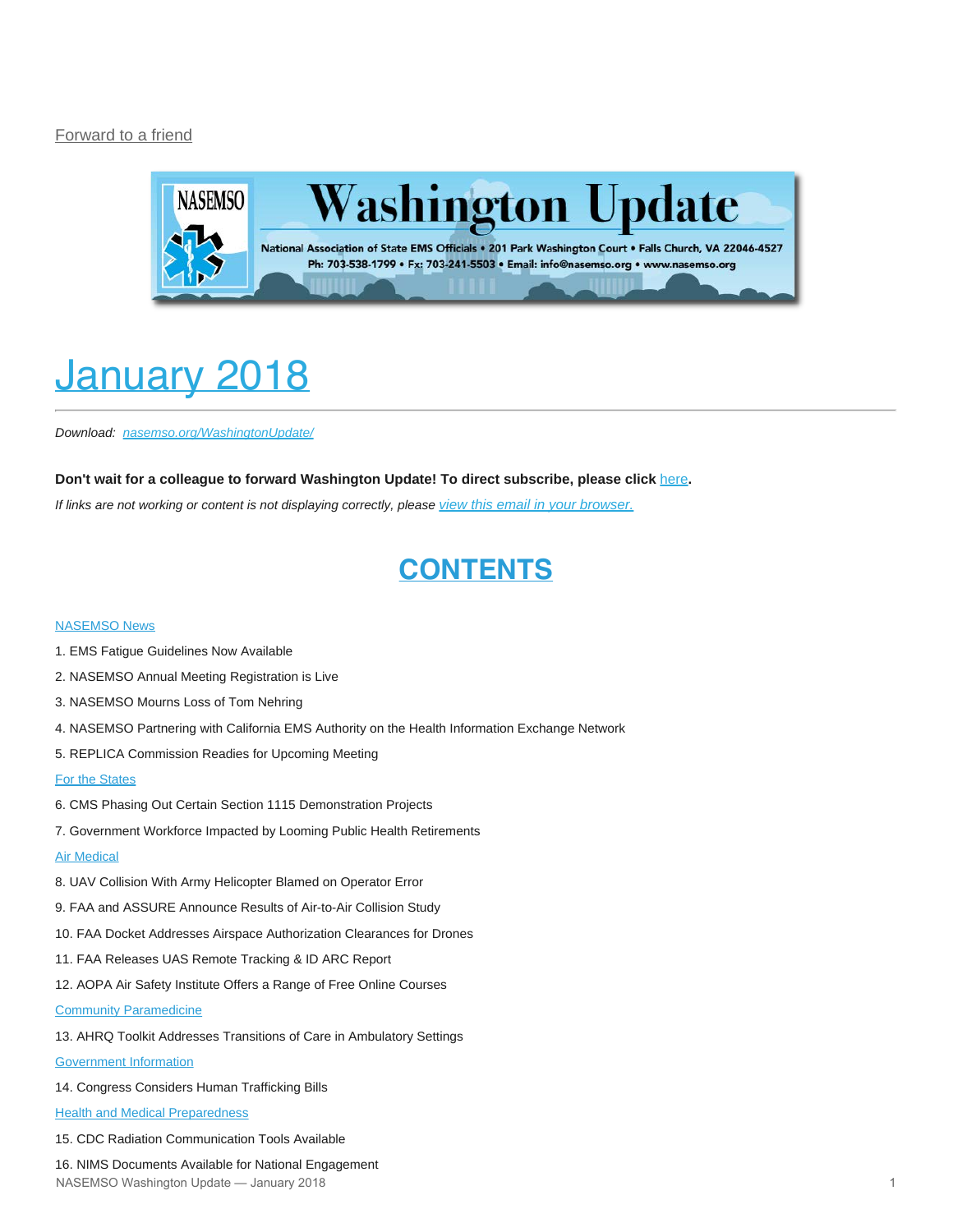- 17. WISER 5.1 Update Now Available
- 18. White House Offers "America First" National Security Strategy
- 19. EMS Track Offered at NETEC EIDP Workshop
- 20. DOJ Releases AAR on Response to Pulse Attack

- [Health and Medical Preparedness \(continued\)](#page-7-0) 21. TFAH Report Highlights State Preparedness Efforts 22. HHS Fact Sheet Offers Guidance for Moving Patients During Disasters 23. NFPA Fast Tracks Active Shooter Standard 24. NASEM to Study Use of Elastomeric Respirators in Health Care 25. New EMTALA and Disasters Fact Sheet Available from CMS 26. New FEMA PrepTalks Highlight Contemporary Issues **[HITS \(Highway Incident & Transportation Systems\)](#page-10-0)** 27. MIT Study Suggests Tailgating Makes Traffic Worse [Pediatric Emergency Care](#page-10-1) 28. CDC Reports Unsafe Infant Sleep Practices Persist **[Trauma](#page-11-0)** 29. NASEM Report Highlights Strategies to Reduce Alcohol-Impaired Driving Fatalities [Federal Partners](#page-11-1) 30. FDA Issues Final Rule on Certain Healthcare Antiseptics 31. CMS Announces Extension of Prior Authorization Project on Non-Emergent Ambulance Transports 32. FDA Issues Educational Blueprint for Opioid Risk Mitigation Strategy 33. NIOSH/NHTSA Infographic Promotes EMS Safety **[Industry News](#page-12-0)** 34. CoAEMSP Announces Major Milestone for Paramedic Programs 35. NY Governor Signs "BSN in 10" Into Law
- 36. NAEMSP Launches EMS PAC at 2018 Annual Meeting

#### [Interesting Abstracts](#page-13-0)

37. Early Percutaneous Coronary Intervention Offers Decreased Mortality in MI Patients

[Upcoming Events](#page-14-0)

[Contact NASEMSO](#page-17-0)

Return to top  $\wedge$ 

### <span id="page-1-0"></span>**NASEMSO NEWS**

### **1. EMS Fatigue Guidelines Now Available**

NASEMSO is pleased to announce the availability of *Evidence-Based Guidelines for Fatigue Risk Management in Emergency Medical Services*. With funding from NHTSA's Office of Behavioral Safety Research and in collaboration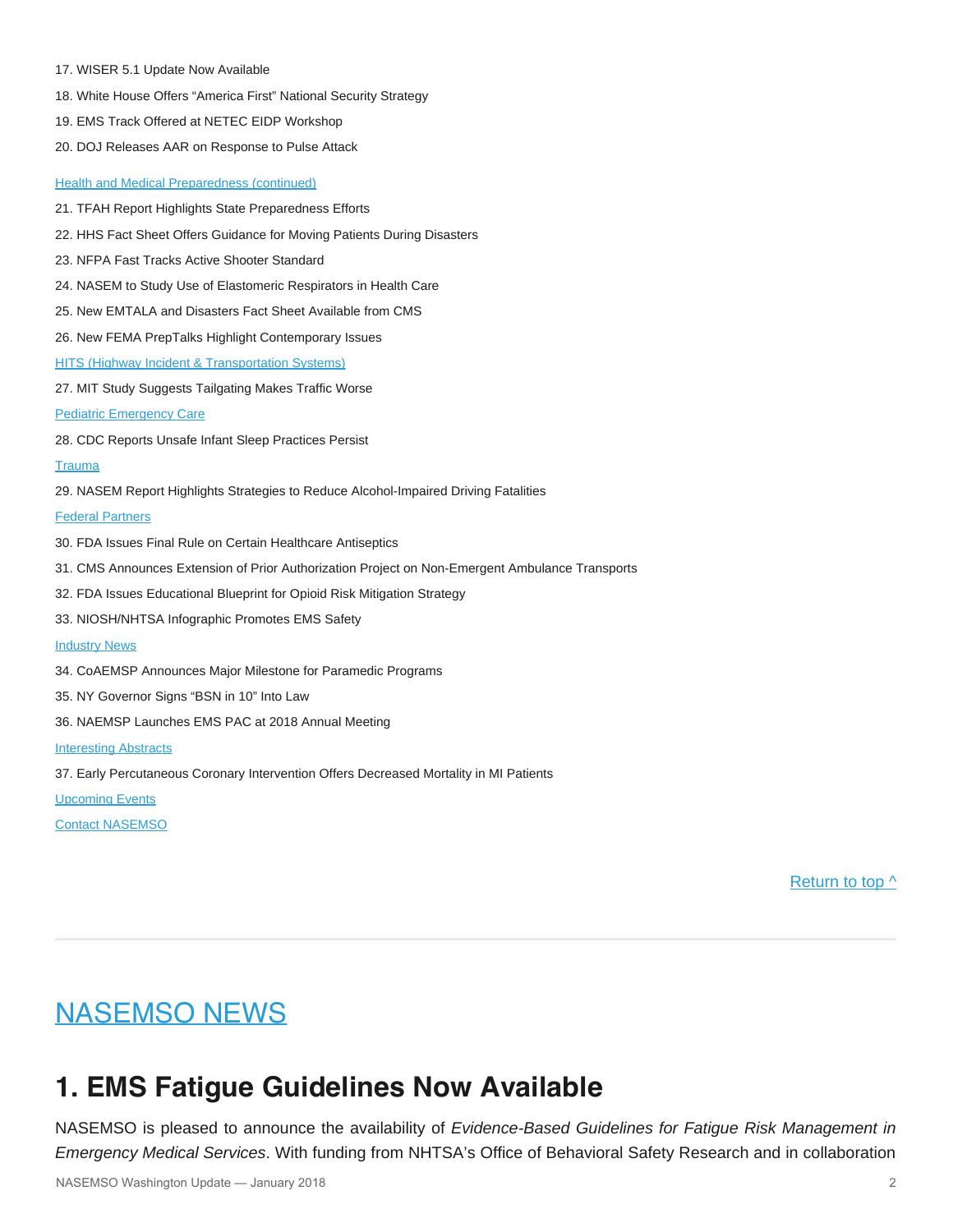with researchers at the University of Pittsburgh, the results of the systematic review of literature have been completed and evaluated via the GRADE process. Recommendations from a team of experts have been published early online in Prehospital Emergency Care. While the recommendations might seem intuitive, these guidelines provide a body of evidence to support them, an important first step towards reducing the effects of fatigue in the EMS industry. The project also establishes a framework for future research to inform sound EMS decision-making. A table of contents of all 15 articles in the fatigue supplement is available on the [project's website](http://www.emsfatigue.org/). Drowsy driving is impaired driving; together we can work to reduce tragic outcomes in EMS!

### **2. NASEMSO Annual Meeting Registration is Live**

The NASEMSO Annual Meeting slated for May 21-24, 2018 in Providence, RI is gearing up to be one of the best ever! The transition to a single annual meeting is now complete—the 2018 meeting is the **only live event** for NASEMSO this year. The program is in an early draft form on the website and hotel and conference registration is now available on the [NASEMSO website](http://nasemso.org/Meetings/Annual/2018/index.asp#Registration). We hope you can join us!

### **3. NASEMSO Mourns Loss of Tom Nehring**

NASEMSO is saddened to learn of the unexpected loss of a friend and colleague, Tom Nehring. Tom began his career in EMS in the early 1970s as one of North Dakota's first nationally registered paramedics. He was a leader in the development of paramedic training programs in North Dakota and founder and first president of the North Dakota EMS Association. Throughout his career, he served in a number of leadership roles in healthcare, hospitals and EMS, including Director of the Division of Emergency Medical Systems and Trauma in the North Dakota Department of Health. As a member of NASEMSO's Board of Directors, Tom was always the first to volunteer for committees and projects, particularly when they served the best interests of rural EMS. He recently served as the co-chair for the Joint Committee on Rural EMS Care, an organizational link between NASEMSO and the State Offices of Rural Health. Tom retired from his position as a state EMS director in 2017. He will be greatly missed. His obituary is available [here.](http://www.minotdailynews.com/obituaries/2018/01/tom-nehring)



# **4. NASEMSO Partnering with California EMS Authority on the Health Information Exchange Network**

NASEMSO is partnering with the California EMS Authority to lead a national group to promote greater connectivity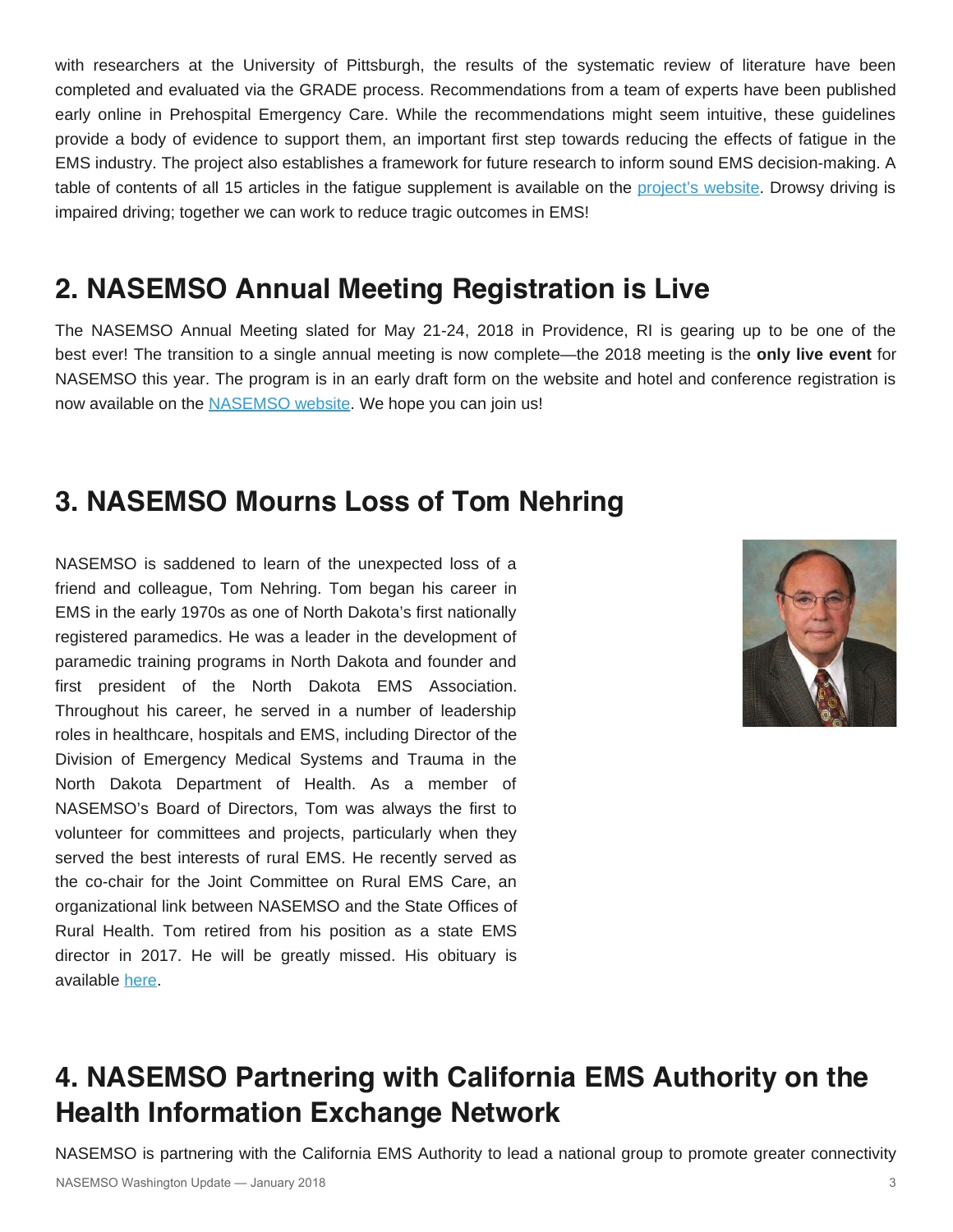and interoperability between the target audiences of EMS agencies and hospitals to improve transitions of patient care through the sharing of electronic patient information. State EMS offices are the logical place to champion this effort. Moreover, as a result of the opportunity for Medicaid funding for EMS onboarding and data analytics through Sept. 30, 2021, state EMS offices may be well-positioned to take advantage of this opportunity. For those interested in participating in the Health Information Exchange Workgroup, please contact [Joe Ferrell.](mailto:joe@nasemso.org)

### **5. REPLICA Commission Readies for Upcoming Meeting**

The 12 member states of the Recognition of Emergency Medical Services (EMS) Personnel Licensure Interstate Compact (REPLICA), assembled as the Interstate Commission for EMS Personnel Practice, will meet in-person for the second time on **February 26-27, 2018, in Nashville, Tennessee**.

REPLICA's model legislation creates a formal pathway for the licensed individual to provide pre-hospital care across state lines under authorized circumstances. Representatives from member states Alabama, Colorado, Georgia, Idaho, Kansas, Mississippi, Tennessee, Texas, Utah, Virginia, and Wyoming will be in attendance. Delaware will participate virtually. The Tennessee Department of Health, Division of Licensure and Regulation, will host this twoday meeting where the Commission will plan for the Coordinated National Database, conduct a rulemaking work session, and continue discussions to finalize the sustainable funding proposals. Presenters include Elizabeth Lund, nurse licensure compact administrator from Tennessee, and Donnie Woodyard from the National Registry of EMTs.

"The Commission continues to focus on establishing a strong foundation for the Compact," stated Chairman Joe Schmider. "The opportunity to meet in person is valuable to our continued efforts to advance the Compact's implementation." The group's inaugural meeting was held in October 2018.

The meeting agenda and notices will be available [here](http://www.emsreplica.org/commission/).

[Return to top ^](#page-0-0)

# <span id="page-3-0"></span>FOR THE STATES

# **6. CMS Phasing Out Certain Section 1115 Demonstration Projects**

The Centers for Medicare & Medicaid Services (CMS) will no longer accept or renew state proposals for section 1115 Medicaid demonstrations that rely on federal matching funds for health programs previously funded entirely by the state. CMS said several states have obtained federal matching funds for such demonstrations but "have not made a compelling case" that they need the funding to continue important programs previously operated by the state. The agency said it will work with states with pending demonstration proposals that include such state health programs "to identify other options to support innovative state section 1115 demonstrations that promote the objectives of Medicaid." [Read more](https://www.medicaid.gov/federal-policy-guidance/downloads/smd17005.pdf).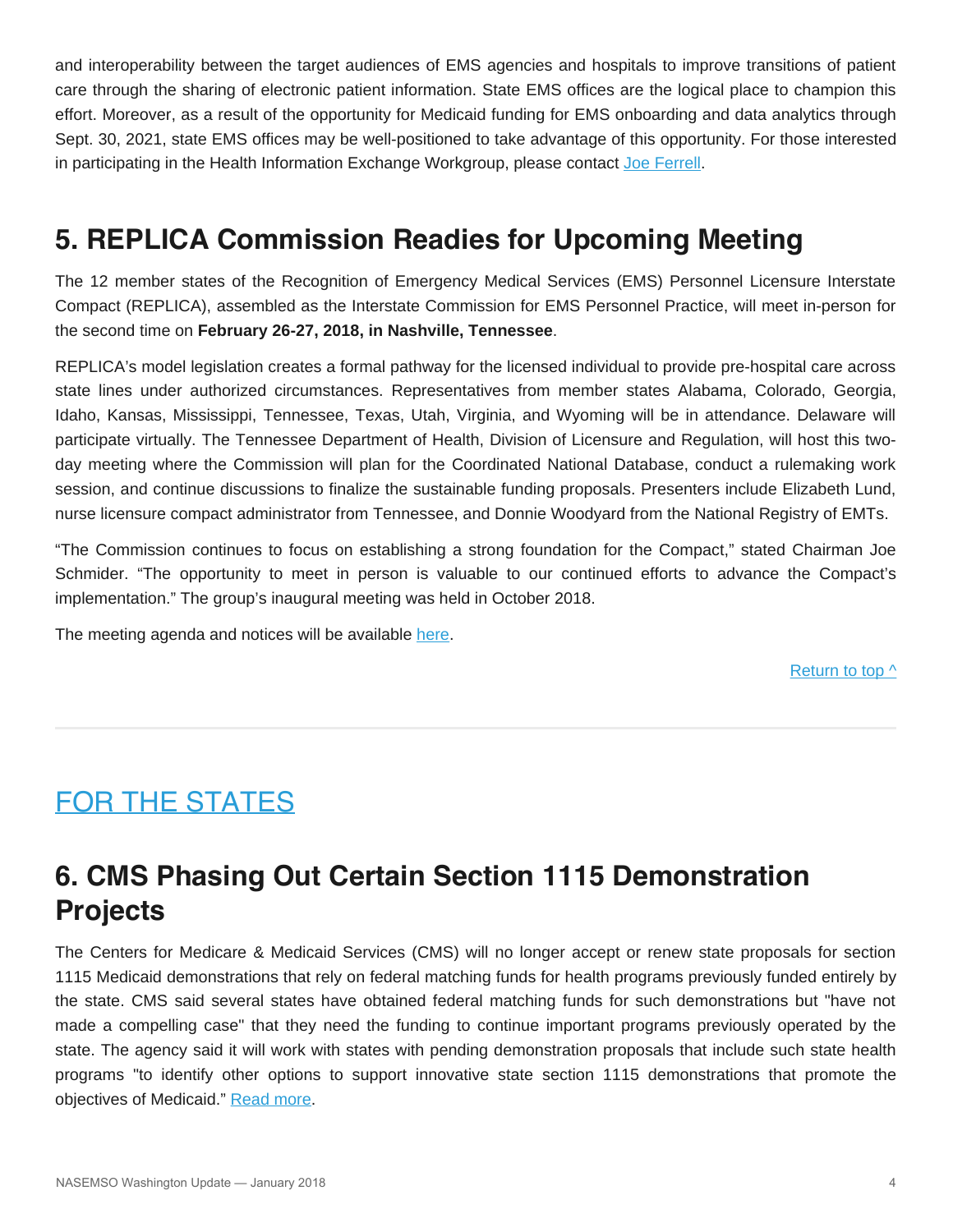# **7. Government Workforce Impacted by Looming Public Health Retirements**

Baby boomers are beginning to retire in large numbers and many professions will have to attract and train replacements. In particular, the governmental public health workforce will experience significant losses through retirement and attrition due to budgetary constraints. In a [study](http://www.ajpmonline.org/article/S0749-3797(17)30649-9/fulltext) in the *American Journal of Preventive Medicine*, researchers estimate that over one quarter of this workforce will disappear. They further project that while enough students graduate each year to replace retirees and others who voluntarily quit, they question whether the public health sector can compete with the private sector to hire qualified candidates. [Read more](https://www.elsevier.com/about/press-releases/research-and-journals/will-there-be-enough-public-health-workers-when-baby-boomers-retire).

[Return to top ^](#page-0-0)

# <span id="page-4-0"></span>AIR MEDICAL

### **8. UAV Collision With Army Helicopter Blamed on Operator Error**

The National Transportation Safety Board (NTSB) has determined that the operator of an unmanned aerial vehicle ("drone") that recently collided with an U.S. Army helicopter failed to see and avoid the helicopter because he was intentionally flying the drone out of visual range and did not have adequate knowledge of regulations and safe operating practices. The incident took place near Hoffman Island, New York on Sept. 21, 2017, when a DJI Phantom 4 small unmanned aircraft system and a U.S. Army Sikorsky UH-60M Black Hawk helicopter collided at an altitude of about 300 feet. The helicopter landed safely; the drone was destroyed. A 1½-inch dent was found on the leading edge of one of the helicopter's four main rotor blades and parts of the drone were found lodged in the helicopter's engine oil cooler fan. The drone operator was unaware of the collision until an NTSB investigator contacted him. The operator was also not aware of temporary flight restrictions that were in place at the time because of presidential travel and a United Nations General Assembly session. He was flying recreationally and did not hold an FAA remote pilot certificate. The full investigative report is available online [here](https://go.usa.gov/xnnkh).

### **9. FAA and ASSURE Announce Results of Air-to-Air Collision Study**

Although the Federal Aviation Administration (FAA) is not yet able to definitively address public concerns about air collisions between small unmanned aircraft systems and commercial aircraft, studies by a consortium of leading universities, through the Alliance for System Safety of UAS through Research Excellence (ASSURE), have begun to bring better understanding to the physical damage associated with small unmanned aircraft—or drones—colliding midair with commercial and business aircraft. A new report from ASSURE concludes that drones that collide with large manned aircraft can cause more structural damage than birds of the same weight for a given impact speed. The complete report is available [here](http://www.assureuas.org/projects/deliverables/sUASAirborneCollisionReport.php).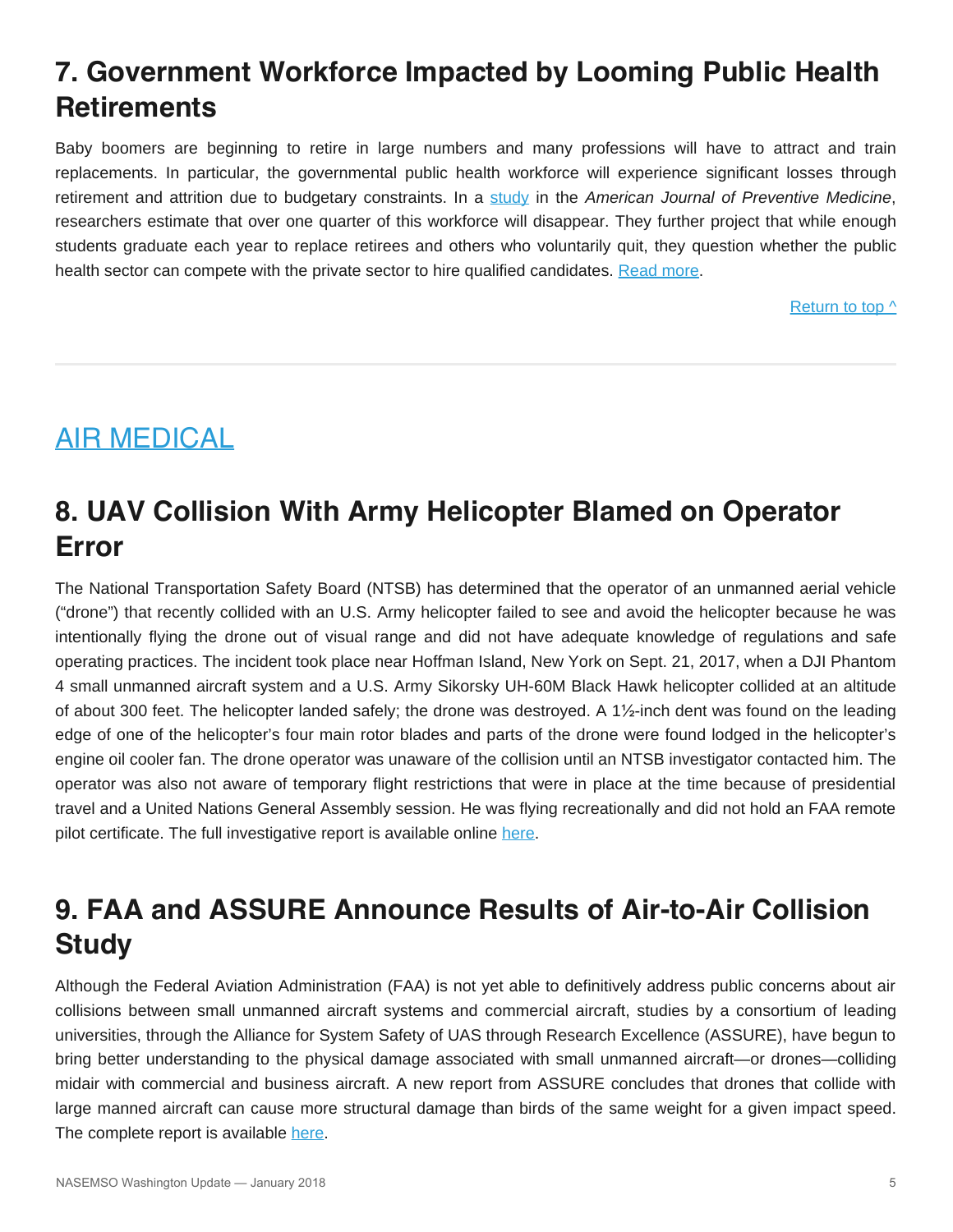### **10. FAA Docket Addresses Airspace Authorization Clearances for Drones**

Soaring demand for drone flights made possible by regulations finalized last year have created a backlog of requests to the FAA and have become a nuisance to the agency's air-traffic controllers, who often receive direct telephone requests to operate the craft in the vicinity of airports.

Since the promulgation of part 107, the FAA has received an extremely high volume of airspace authorization requests for unmanned aircraft system (UAS) operations. From September 2016 to July 2017 the Agency received 20,566 authorization requests. Today there are an average of 250 safety reports a month, or approximately 1,500 over a six-month period, associated with a potential risk of an incident between manned aircraft and a UAS.

The FAA is seeking to implement the Low Altitude Authorization and Notification Capability (LAANC) system to grant near-real time authorizations for the vast majority of operations in the national airspace system and is currently receiving comments via [Docket FAA-2017-0975](https://www.regulations.gov/document?D=FAA-2017-0975-0001). In other words, the FAA seeks emergency clearance to revise its existing information collection 2120–0768, Part 107 Authorizations and Waivers under 14 CFR part 107 and has requested that the OMB authorize the proposed collection of information identified in Federal Register Notice 2017- 21878 on or before October 16, 2017 for a period of 180 days (to expire April 14, 2018). The agency believes these changes will create greater access to airspace authorizations and decrease the number of non-compliant operations. [Read more](https://www.federalregister.gov/documents/2017/10/11/2017-21878/request-for-emergency-processing-of-collection-of-information-by-the-office-of-management-and-budget).

### **11. FAA Releases UAS Remote Tracking & ID ARC Report**

The Unmanned Aircraft Systems (UAS) Identification and Tracking Aviation Rulemaking Committee (ARC) chartered by the Federal Aviation Administration (FAA) in June has submitted its report and recommendations to the agency on technologies available to identify and track drones in flight and other associated issues. Overall, the ARC provided the FAA with a substantial amount of useful data, including detailed technology evaluations and a comprehensive list of law enforcement needs and preferences. The ARC's recommendations and suggestions, which are fully detailed in the report, cover issues related to existing and emerging technologies, law enforcement and security, and implementation of remote identification and tracking. The FAA will use the data and recommendations in the ARC report in crafting a proposed rule for public comment. [Read more.](http://www.faa.gov/regulations_policies/rulemaking/committees/documents/media/UAS ID ARC Final Report with Appendices.pdf)

### **12. AOPA Air Safety Institute Offers a Range of Free Online Courses**

The Aircraft Owners and Pilots Association (AOPA) Air Safety Institute holds around 200 in-person seminars annually throughout the United States at airports, FBOs, aviation-themed locations, and the usual hotel venues. These seminars are free for anyone to attend. ASI's new spring seminar, *Collision Course: Avoiding Airborne Traffic* explores risk management strategies to avoid other aircraft in flight. Participants will learn about high-risk scenarios and locations and review strategies for avoidance. For example, the risk of a collision increases when multiple aircraft converge near the same nav-aid or approach the same airport. Even advanced cockpit technology may increase collision risk because it ensures more precise course and altitude tracking, which also means that more aircraft may crowd together in the same airspace, effectively shrinking our "big sky." Regardless of ATC support and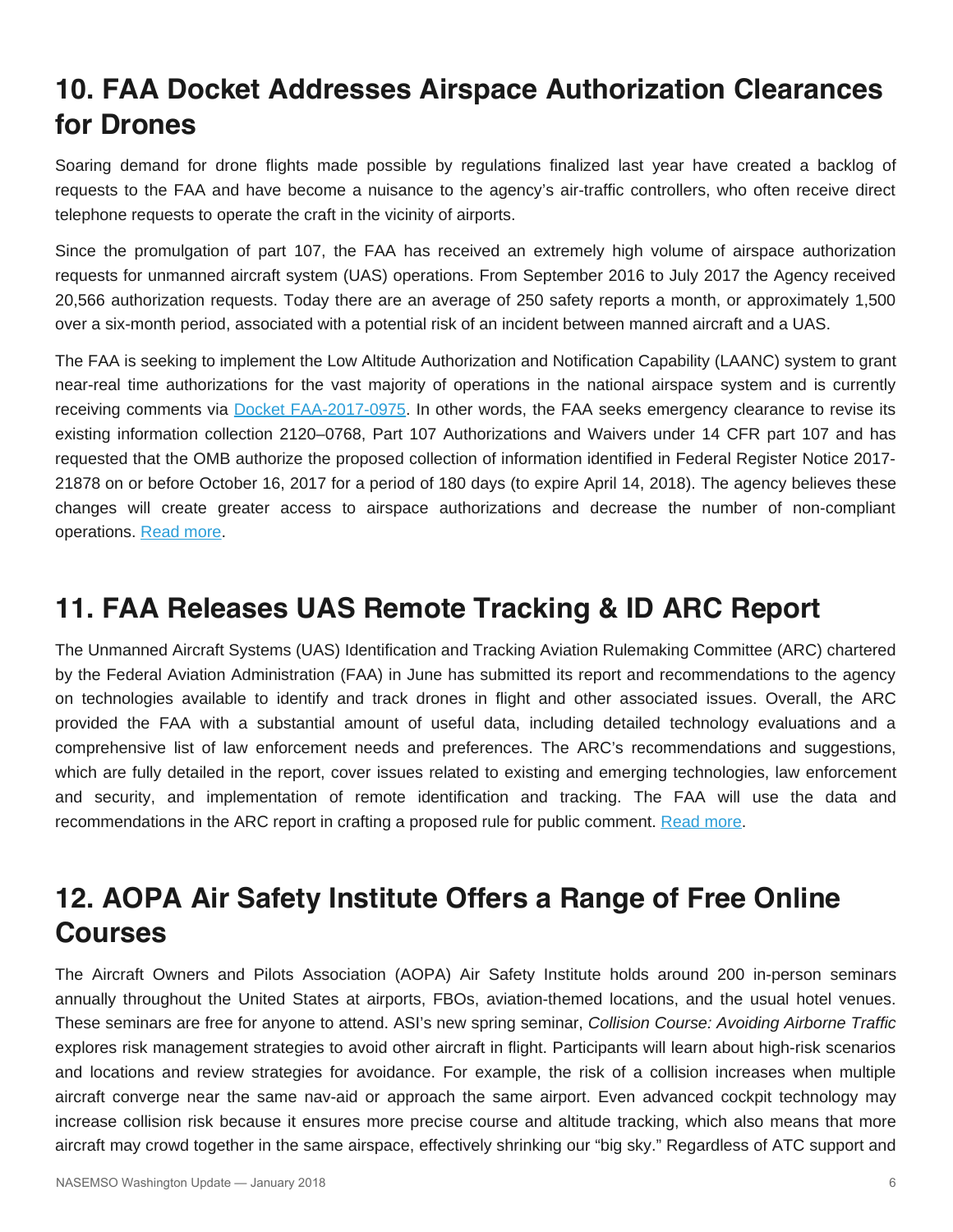in-cockpit traffic displays, mid-air collisions still make newspaper headlines and close calls still happen too frequently. Learn more about all online ASI offerings [here](https://www.aopa.org/training-and-safety) or see the list of free in person seminars [here](https://www.aopa.org/forms/event-calendar/SAFETY_SEMINAR#gridFlybyNight).

[Return to top ^](#page-0-0)

# <span id="page-6-0"></span>COMMUNITY PARAMEDICINE

# **13. AHRQ Toolkit Addresses Transitions of Care in Ambulatory Settings**

Transitions of care among ambulatory sites are vulnerable to patient safety gaps. Patients who transition from one ambulatory care facility clinician to another are especially vulnerable to patient safety errors. This is due, in part, to a lack of effective communication and patient engagement in shared decision-making. A new toolkit from the Agency for Healthcare Research and Quality (AHRQ) is designed to help staff actively engage patients and their care partners to prevent errors during transitions of care. The Toolkit to Engage High-Risk Patients in Safe Transitions Across Ambulatory Settings (available [here](https://www.ahrq.gov/sites/default/files/wysiwyg/professionals/quality-patient-safety/hais/tools/ambulatory-surgery/safetransitions/safetrans_toolkit.pdf)) includes:

- [Toolkit guide,](https://www.ahrq.gov/sites/default/files/wysiwyg/professionals/quality-patient-safety/hais/tools/ambulatory-surgery/safetransitions/safetrans_guide.pdf) called Guide for Safe Patient Transitions to New Appointments, with in-depth instructions on how to use the toolkit, which also includes useful resources
- Narrated PowerPoint slide deck for team training (view [text](https://www.ahrq.gov/professionals/quality-patient-safety/quality-resources/tools/ambulatory-care/safetransitions/safetransitions-slides.html))
- Pre-Intervention Assessment, a step-by-step exercise in an Excel format for team members to identify safety gaps or areas for improvement ([Excel document](https://www.ahrq.gov/sites/default/files/wysiwyg/professionals/quality-patient-safety/hais/tools/ambulatory-surgery/safetransitions/hret-preinterventionasst.xlsx))
- [Checklist](https://www.ahrq.gov/sites/default/files/wysiwyg/professionals/quality-patient-safety/hais/tools/ambulatory-surgery/safetransitions/safetrans_checklist.pdf) to Prepare Patients for New Appointments, a set of best practices team members should follow with every patient
- [Appointment Aide](https://www.ahrq.gov/sites/default/files/wysiwyg/professionals/quality-patient-safety/hais/tools/ambulatory-surgery/safetransitions/safetrans_apptaide.pdf), a tool for patients to refer to and use at their current appointment, and take with them to their follow-up appointments

Return to top  $\wedge$ 

### <span id="page-6-1"></span>**GOVERNMENT INFORMATION**

### **14. Congress Considers Human Trafficking Bills**

New companion bills in Congress entitled "Stop, Observe, Ask, and Respond (SOAR) to Health and Wellness Act" focus on specialized training to assist healthcare workers recognize and work with law enforcement to assist human trafficking victims. The pending legislation  $H.R. 767$  in the House of Representatives and  $S. 256$  in the Senate would help healthcare workers identify victims, provide care specific to their needs, and connect them with assistance agencies.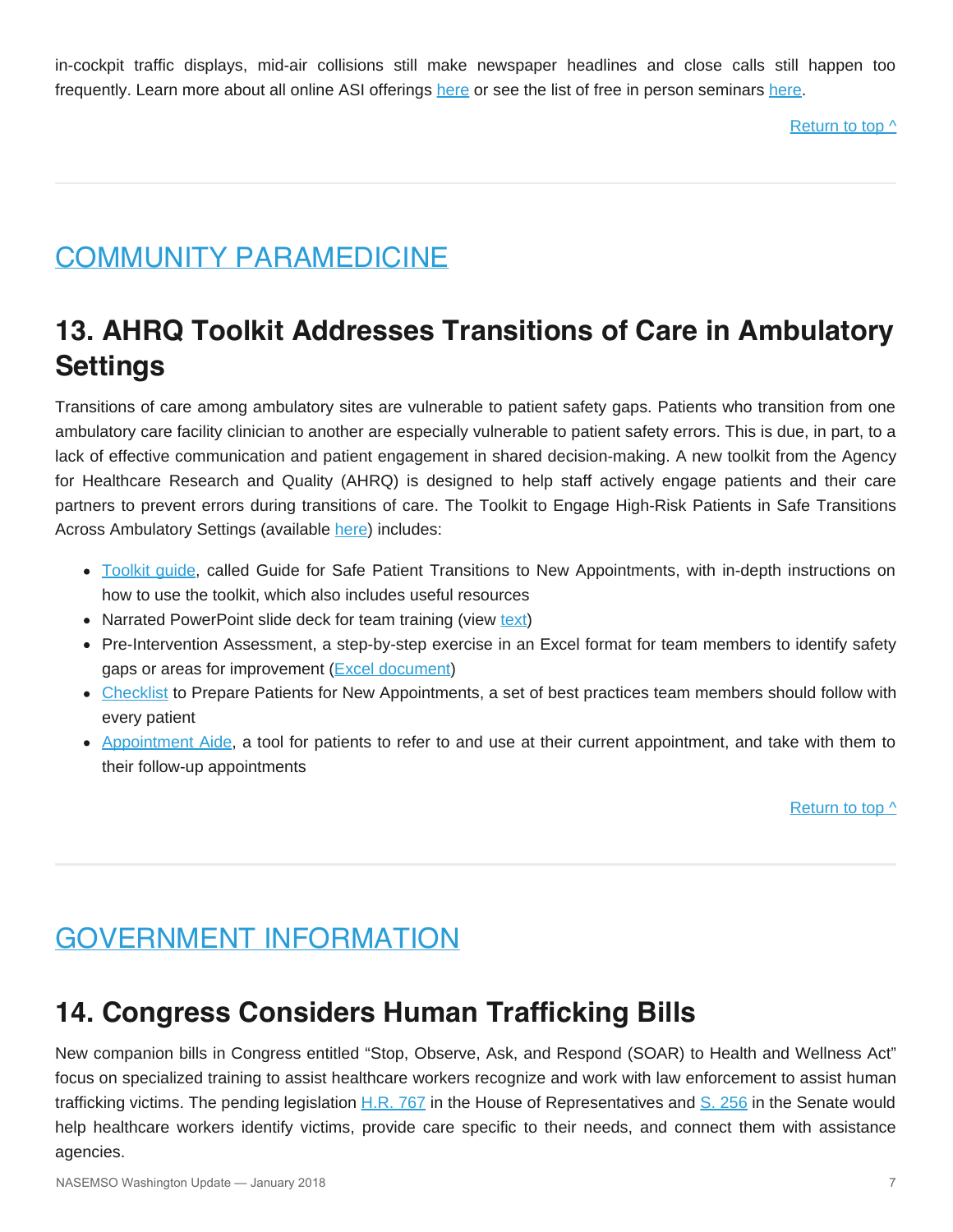# <span id="page-7-0"></span>HEALTH AND MEDICAL PREPAREDNESS

### **15. CDC Radiation Communication Tools Available**

In light of the recent false alarm in Hawaii, the Centers for Disease Control and Prevention (CDC) reminds stakeholders that several resources are available to inform and educate the public on radiation emergencies. On August 24, 2017, CDC's Division of State and Local Readiness in the Office of Public Health Preparedness and Response sponsored a webinar to discuss priority public health actions for state and local radiological/nuclear preparedness and response. Webinar materials include

- [Slides](https://emergency.cdc.gov/radiation/webinar/slides_082417_radiological_and_nuclear_preparedness.pdf)
- [Transcript](https://emergency.cdc.gov/radiation/webinar_082417.asp#transcript)
- [Audio](https://emergency.cdc.gov/radiation/webinar/audio_082417_radiological_and_nuclear_preparedness.wav)

A full library on radiation communication strategies for state officials and the public is available [here](https://emergency.cdc.gov/radiation/).

### **16. NIMS Documents Available for National Engagement**

FEMA's National Integration Center is seeking public feedback on 109 NIMS Job Titles/Position Qualifications and Resource Typing Definitions. **The National Engagement Period will conclude at 5:00 p.m. EST on February 27, 2018.** National Engagement provides an opportunity for interested parties to comment on the job titles/position qualifications and resource typing definitions. Read more [here](https://www.fema.gov/national-incident-management-system/national-engagement). Titles specific to EMS are available under [Public](https://www.fema.gov/media-library/assets/documents/157426) [Health, Healthcare, and Emergency Medical Services Resources.](https://www.fema.gov/media-library/assets/documents/157426)

### **17. WISER 5.1 Update Now Available**

Wireless Information System for Emergency Responders (WISER), a system designed to assist emergency responders in hazardous material incidents, has recently been updated. [WISER 5.1](https://wiser.nlm.nih.gov/index.html) is now available on all platforms! Take a quick look at what's included in this release.

- CHEMM ("CHEMM 2.0") has extensive new and updated guidance and reference materials.
- New acute exposure guideline levels for airborne chemicals (AEGL) data from the EPA
- Data updates based on the latest Hazardous Substances Data Bank (HSDB) content
- Android
	- Upgrades for KitKat. OS 4.4 is now required.
	- Protective distance "point into the wind" feature added for devices with a compass
- Windows
	- Completely new installer
	- Leverages new features of .NET. Version 4.6.1 is now required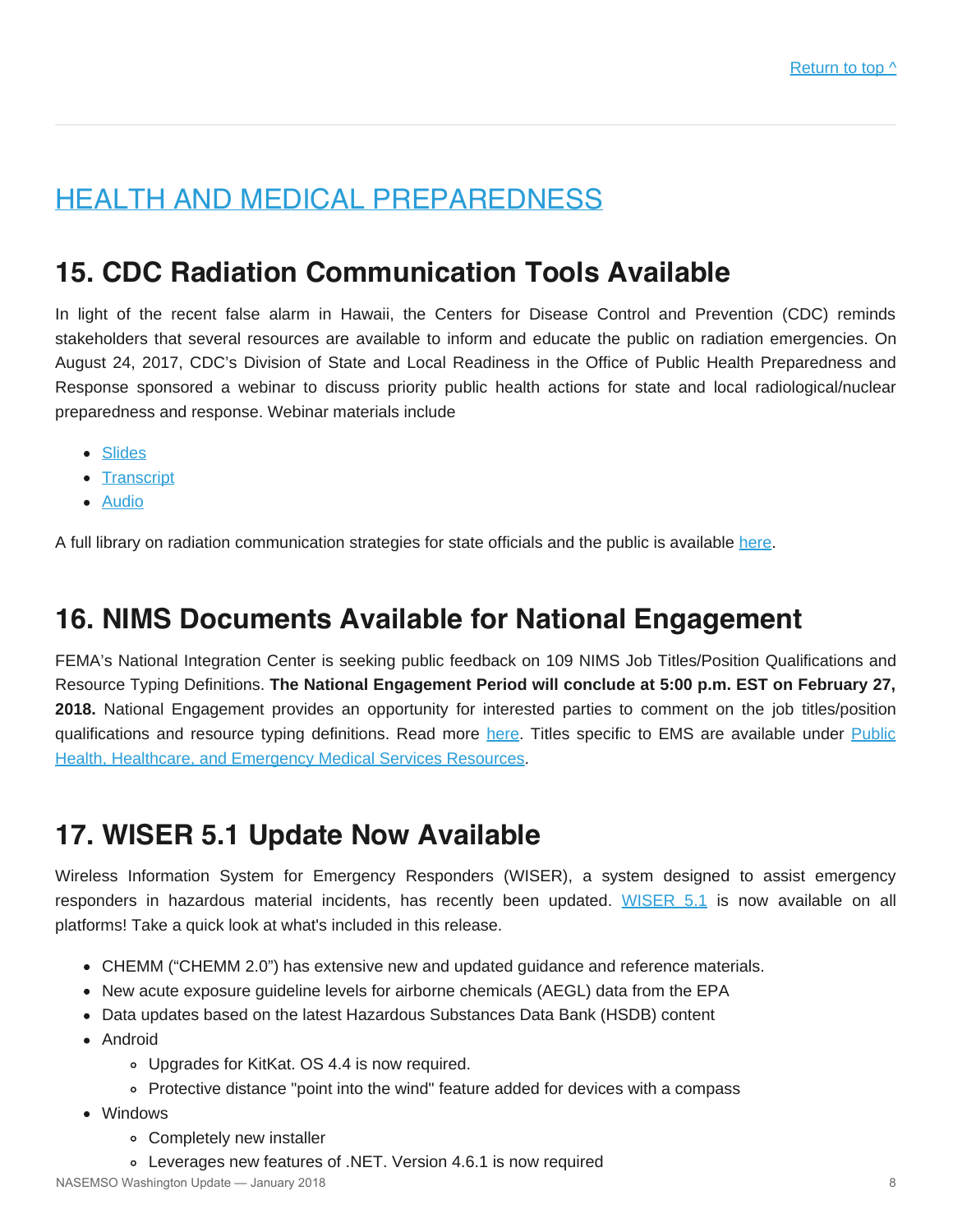- Fixes to emergency response guide UN searches (duplicates now displayed) across all platforms
- Many smaller updates and bug fixes

# **18. White House Offers "America First" National Security Strategy**

The National Security Strategy (NSS) is a document prepared periodically by the executive branch of the government of the United States for Congress that outlines the major national security concerns of the United States and how the administration plans to deal with them. Four tenets are described in the NSS recently announced by President Trump:

- Protect the American people, the homeland, and the American way of life
- Promote American prosperity
- Preserve peace through strength
- Advance American influence

[Read more.](https://www.whitehouse.gov/wp-content/uploads/2017/12/NSS-Final-12-18-2017-0905.pdf)

### **19. EMS Track Offered at NETEC EIDP Workshop**

The National Ebola Training and Education Center (NETEC) announced its "Emerging Infectious Disease Preparedness Workshop," March 27-28, 2018 in Omaha, NE. This workshop will provide information and tools on the many aspects of managing and maintaining readiness of a facility responsible for assessing and/or treating patients with a special pathogen. Registration is free but travel expenses are the responsibility of the individual. An EMS/Prehospital track is available. [Read more](https://netec.org/wp-content/uploads/2017/10/NETEC-2018-Course-Flyer.pdf).

### **20. DOJ Releases AAR on Response to Pulse Attack**

At the time, the Pulse nightclub attack, which claimed 49 lives and wounded another 68 people, was the worst terrorist assault since Sept. 11, 2001. For the past 18 months, the actions of officers, deputies and other first responders have been reviewed, with the latest coming from the Department of Justice (DOJ.) The report praises preincident training, especially first aid. It commends the speedy rescue of victims, the post-incident mental health services for victims and first responders, and the city's social media strategy that kept the public informed. The report includes photos and tactical diagrams showing how officers responded. Emergency medical care observations and lessons learned are also included in the report. [Read more.](https://ric-zai-inc.com/Publications/cops-w0857-pub.pdf)

### **21. TFAH Report Highlights State Preparedness Efforts**

According to the Trust for America's Health, in *Ready or Not? Protecting the Public's Health from Diseases, Disasters and Bioterrorism*, 25 states scored a 5 or lower on 10 key indicators of public health preparedness. Alaska scored lowest at 2 out of 10, and Massachusetts and Rhode Island scored the highest at 9 out of 10. The report found the country does not invest enough to maintain strong, basic core capabilities for health security readiness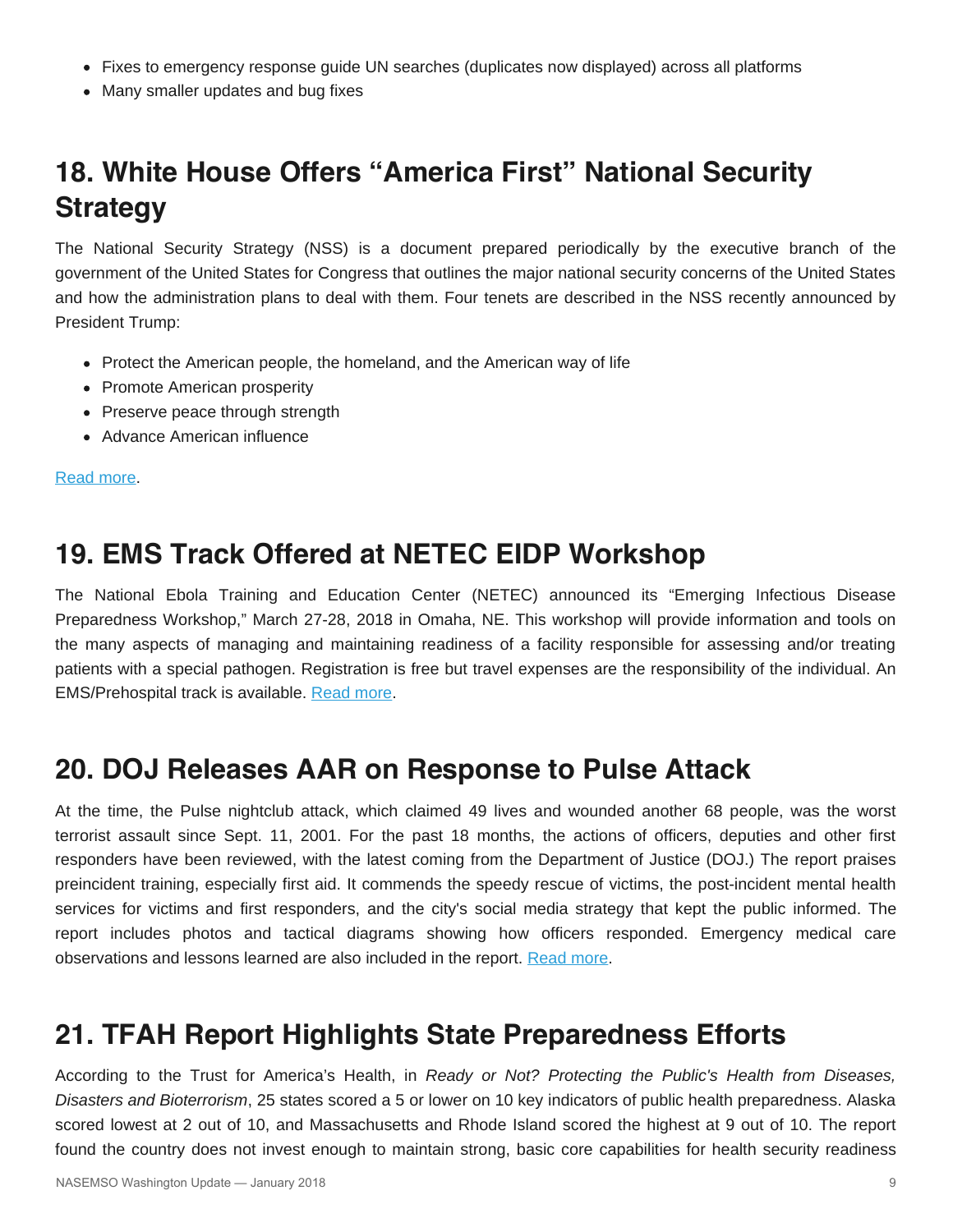and, instead, inefficiently reacts to disasters with federal emergency supplemental funding packages. According to *Ready or Not*, funding to support the base level of preparedness has been cut by more than half since 2002, which has eroded advancements and reduced the country's capabilities. [Read more](http://healthyamericans.org/reports/readyornot2017/).

# **22. HHS Fact Sheet Offers Guidance for Moving Patients During Disasters**

When local patient movement services are overwhelmed during disasters, the US Department of Health and Human Services (HHS) Service Action Teams (SATs) can help with patient movement. SATs are five teams of 20 to 40 U.S. Public Health Service officers available to deploy to support a number of missions. Once deployed, they fall under the authority of the HHS Incident Response Coordination Team. Learn more about SATs in the new [factsheet](https://asprtracie.s3.amazonaws.com/documents/aspr-tracie-federal-patient-movement-sat-fact-sheet.pdf) from ASPR TRACIE.

### **23. NFPA Fast Tracks Active Shooter Standard**

A rise in active shooter incidents and the escalating impact of hostile events has prompted the National Fire Protection Association (NFPA) to process NFPA 3000, Standard for Preparedness and Response to Active Shooter and/or Hostile Events as a provisional standard, which means it would be available for use as early as April 2018. As part of the standards process, NFPA 3000 is now open for input until February 23, 2018. [Read more](http://www.nfpa.org/3000).

# **24. NASEM to Study Use of Elastomeric Respirators in Health Care**

An ad hoc committee of the National Academies of Sciences, Engineering, and Medicine (NASEM) will conduct a study to examine the use of half-mask elastomeric respirators by healthcare workers. The study will explore the logistic, economic, and policy challenges and opportunities and will also focus on issues regarding personnel proficiency, proper use, and acceptance of elastomeric respirators in the U.S. healthcare system. The study will examine the practicability of elastomeric use in healthcare on a routine basis and during an influenza pandemic or other large aerosol-transmissible outbreak, when demand for respiratory protective devices by U.S. healthcare personnel may be larger than domestic supplies. The study will also address the issues regarding emergency stockpile management of elastomeric respiratory protective devices. [Read more](http://www8.nationalacademies.org/cp/projectview.aspx?key=HMD-HSP-17-17).

### **25. New EMTALA and Disasters Fact Sheet Available from CMS**

This new [fact sheet](https://asprtracie.s3.amazonaws.com/documents/aspr-tracie-fact-sheet-emtala-and-disasters.pdf) was developed in collaboration with the Centers for Medicare & Medicaid Services (CMS) to address several frequently asked questions regarding the Emergency Medical Treatment and Labor Act (EMTALA) and disasters. Please note that it is not intended to be used as regulatory guidance or in place of communications with or guidance from CMS.

### **26. New FEMA PrepTalks Highlight Contemporary Issues**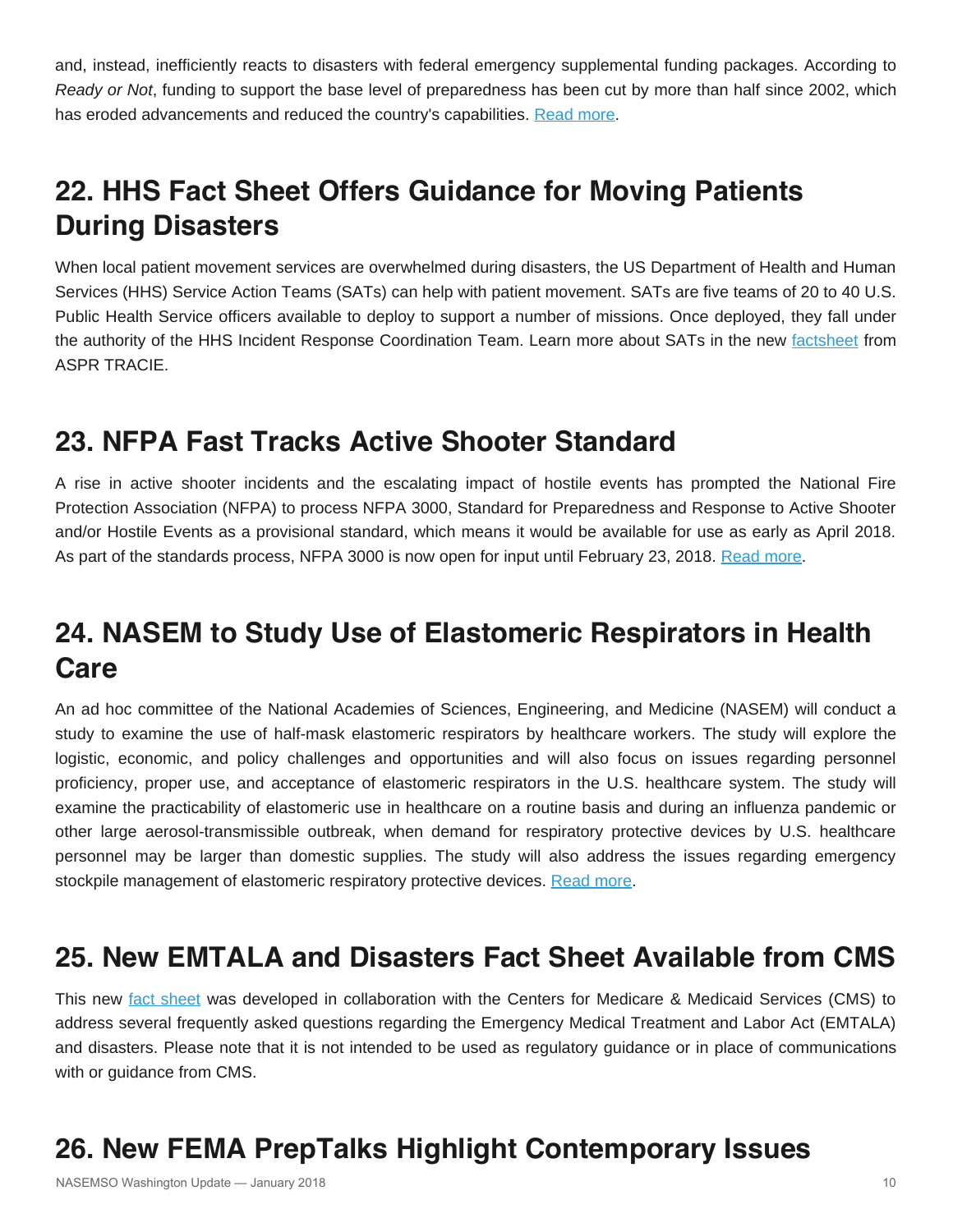The Federal Emergency Management Agency (FEMA), in partnership with organizations that collectively represent the emergency management profession in America, launched PrepTalks—a new approach to sharing research and innovation in the emergency management arena. PrepTalks are 15 to 20-minute presentations by subject-matter experts and national or international thought leaders designed to spread new ideas, spark conversation, and promote innovative leadership for the issues confronting emergency managers now and over the next 20 years. Eight PrepTalk speakers delivered presentations at the first PrepTalk Symposium held at George Washington University in Washington D.C. Topics included the importance of social capital in disaster mitigation and recovery, land use and environmental planning for community resilience, and a global perspective on how our decisions are shaping future disaster risk. In the coming months, the PrepTalk partners will release videos online of each presentation with related guidance, reading materials, and discussion questions for emergency management partners. Read more.

### [Return to top ^](#page-0-0)

### <span id="page-10-0"></span>HITS (Highway Incident & Transportation Systems)

### **27. MIT Study Suggests Tailgating Makes Traffic Worse**

Researchers from MIT say that if drivers kept an even distance between cars rather than driving too close to the vehicle in front, traffic flow would remain even. This "bilateral control," could double the speed of the average vehicle on busy highways. The Computer Science and Artificial Intelligence Laboratory (CSAIL) study, published in the journal *[IEEE Transactions on Intelligent Transportation Systems](http://ieeexplore.ieee.org/document/8166801/)*, concedes that changing driver behavior would be a long, unrewarding process. However, adaptive cruise control systems found in most cars could change with relative ease. Adding rear radar sensors to a car with adaptive cruise control could allow the vehicle to mediate its average distance between other vehicles, both ahead and behind.

[Return to top ^](#page-0-0)

### <span id="page-10-1"></span>PEDIATRIC EMERGENCY CARE

### **28. CDC Reports Unsafe Infant Sleep Practices Persist**

According to the Centers for Disease Control and Prevention (CDC), there have been dramatic improvements in reducing infant sleep-related deaths since the 1990s, when recommendations were introduced to place infants on their backs for sleep. However, there are still approximately 3,500 sleep-related deaths among infants each year in the United States, including those from sudden infant death syndrome and accidental suffocation and strangulation in bed. Unsafe sleep practices, including placing infants in a nonsupine (on side or on stomach) sleep position, bed sharing, and using soft bedding like blankets and pillows in the sleep environment are modifiable risk factors for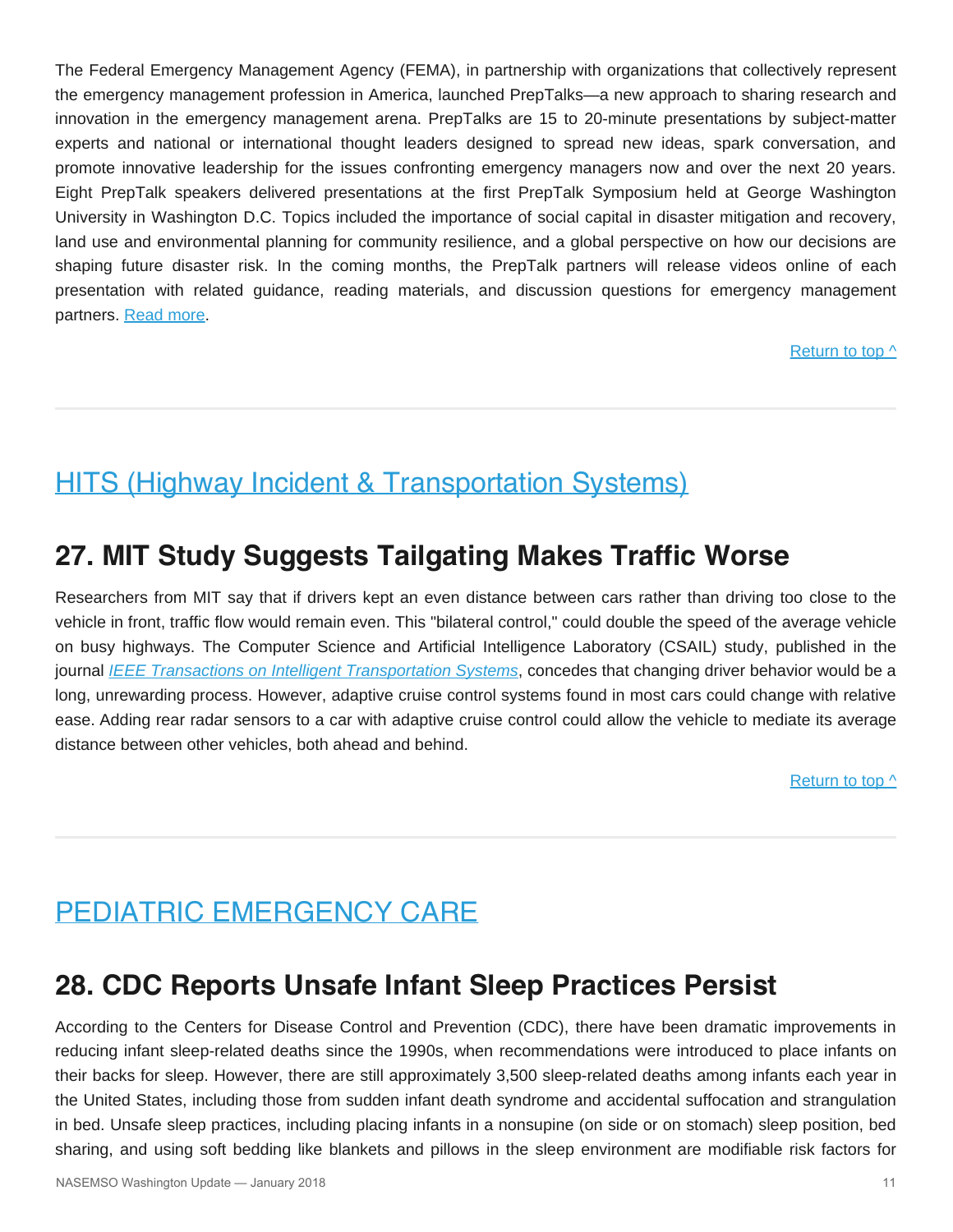sleep-related infant deaths. Improved implementation of the safe sleep practices recommended by the American Academy of Pediatrics could help reduce sleep-related infant mortality. Evidence-based interventions could increase use of safe sleep practices, particularly within populations whose infants might be at higher risk for sleep-related deaths. [Read more](https://www.cdc.gov/mmwr/volumes/67/wr/mm6701e1.htm).

Return to top  $\wedge$ 

### <span id="page-11-0"></span>**TRAUMA**

# **29. NASEM Report Highlights Strategies to Reduce Alcohol-Impaired Driving Fatalities**

Alcohol-impaired driving remains the deadliest and costliest danger on U.S. roads today. Every day in the United States, 29 people die in an alcohol-impaired driving crash—one death every 49 minutes. After decades of progress, alcohol-impaired driving fatality rates plateaued and have increased for the past two years, making the fatalities a persistent public health and safety problem. Each alcohol-impaired driving crash represents a failure of the system. A coordinated, systematic, multi-level approach spanning multiple sectors is needed to accelerate change. With support from the National Highway Traffic Safety Administration, the National Academies of Sciences, Engineering, and Medicine convened a committee to help identify promising strategies to reduce deaths caused by alcoholimpaired driving in the United States. The resulting report, *Getting to Zero Alcohol-Impaired Driving Fatalities: A Comprehensive Approach to a Persistent Problem*, highlights interventions and actions to reduce alcohol-impaired driving fatalities, including ways to improve important existing interventions, and presents ideas for reviving public and policymaker attention to turn concern into decisive action to address this tragic and preventable problem. Watch the release webinar and download the report [here](http://nationalacademies.org/StopDWIdeaths).

[Return to top ^](#page-0-0)

# <span id="page-11-1"></span>FEDERAL PARTNERS

### **30. FDA Issues Final Rule on Certain Healthcare Antiseptics**

Triclosan is an ingredient added to many consumer products intended to reduce or prevent bacterial contamination. It is added to some antibacterial soaps and body washes, toothpastes, and some cosmetics—products regulated by the U.S. Food and Drug Administration (FDA). According to the FDA, there isn't enough science to show that overthe-counter (OTC) antibacterial soaps are better at preventing illness than washing with plain soap and water. The FDA has finalized a [rule](https://www.federalregister.gov/documents/2017/12/20/2017-27317/safety-and-effectiveness-of-health-care-antiseptics-topical-antimicrobial-drug-products-for), first proposed in 2015, that finds that triclosan and 23 other active ingredients are not generally recognized as safe and effective (GRASE) for use in over-the-counter (OTC) health care antiseptic products, including health care personnel hand washes and rubs, surgical hand scrubs and rubs, and patient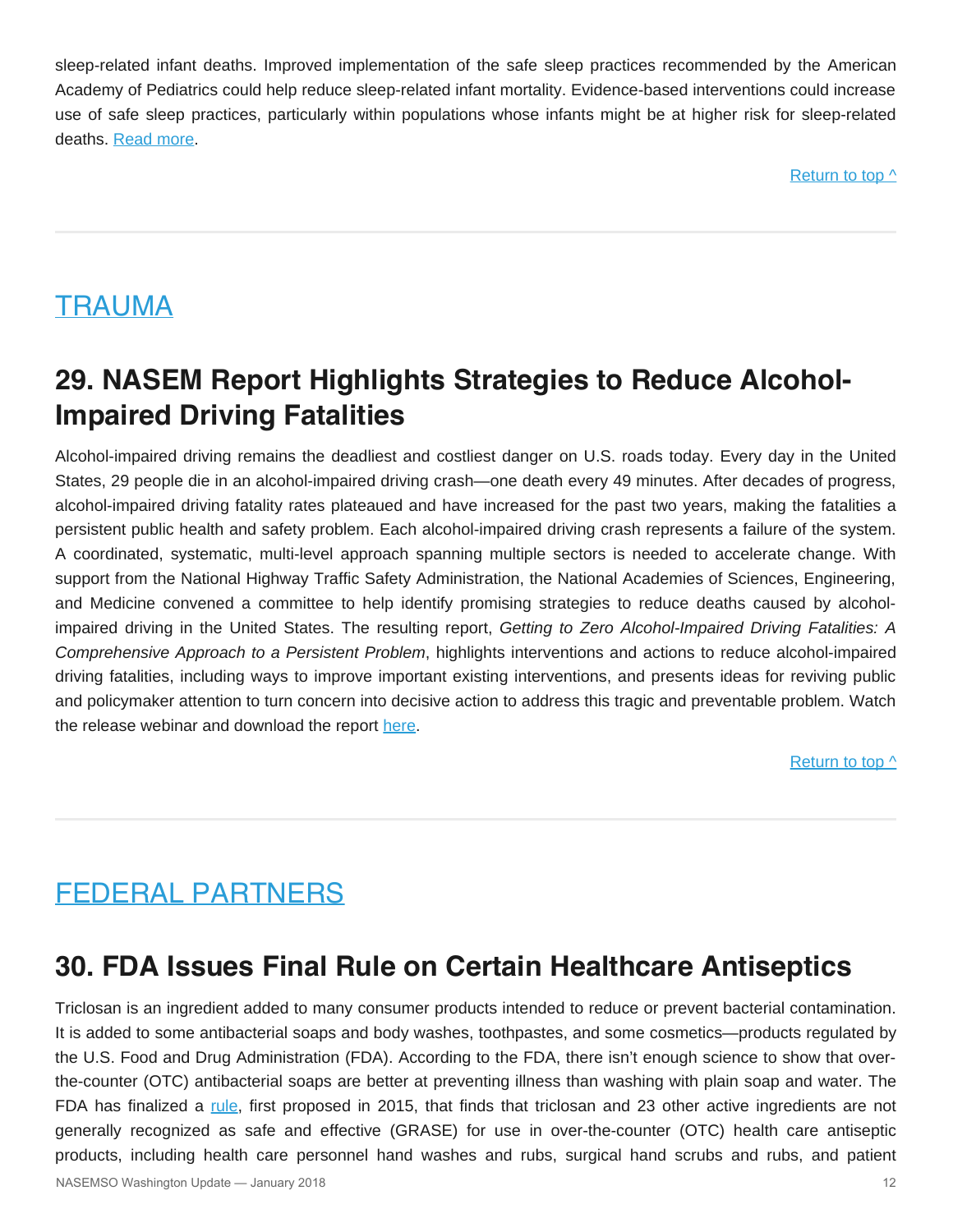antiseptic skin preparations, because no additional safety and effectiveness data were provided to the FDA to support monograph conditions for these 24 active ingredients. [Read more](https://www.fda.gov/NewsEvents/Newsroom/FDAInBrief/ucm589474.htm).

# **31. CMS Announces Extension of Prior Authorization Project on Non-Emergent Ambulance Transports**

The Centers for Medicare and Medicaid Services recently announced a 1-year extension of the Medicare Prior Authorization Model for Repetitive Scheduled Non-Emergent Ambulance Transport. The extension of this model is applicable to the District of Columbia and the states of Delaware, Maryland, New Jersey, North Carolina, Pennsylvania, South Carolina, Virginia, and West Virginia. [Read more](https://www.federalregister.gov/documents/2017/12/12/2017-26759/medicare-program-extension-of-prior-authorization-for-repetitive-scheduled-non-emergent-ambulance).

# **32. FDA Issues Educational Blueprint for Opioid Risk Mitigation Strategy**

The Food and Drug Administration just released a blueprint for educating health care providers that treat or monitor patients with pain under its forthcoming Risk Evaluation and Mitigation Strategy for companies that make opioid pain relievers. Accredited continuing education providers will use the blueprint to develop educational materials and activities for the REMS. The revised blueprint includes more information on pain management and pharmacologic treatments for pain, including non-opioid pain relievers. In other news, FDA said it is working with manufacturers on safer packaging for Imodium A-D (loperamide) because some people addicted to opioids are taking the over-thecounter anti-diarrhea drug at dangerously high doses to manage withdrawal or achieve euphoric effects. Taking more than prescribed or listed on the label can cause severe heart rhythm problems or death. Download the FDA Blueprint [here.](https://www.regulations.gov/contentStreamer?documentId=FDA-2017-D-2497-0683&attachmentNumber=1&contentType=pdf)

### **33. NIOSH/NHTSA Infographic Promotes EMS Safety**

EMS providers are critical to public health and safety. This National Institute for Occupational Safety and Health (NIOSH) resource, co-branded with the National Highway Traffic Safety Administration (NHTSA) Office of EMS, recommends ways that EMS providers can prevent injuries. [Read more.](https://www.cdc.gov/niosh/topics/ems/pdfs/EMS_Provider_Infographic.pdf?s_cid=3ni7d2promo2018)

Return to top  $\wedge$ 

### <span id="page-12-0"></span>INDUSTRY NEWS

# **34. CoAEMSP Announces Major Milestone for Paramedic Programs**

The Committee on Accreditation of Educational Program for the EMS Professions (CoAEMSP) recently announced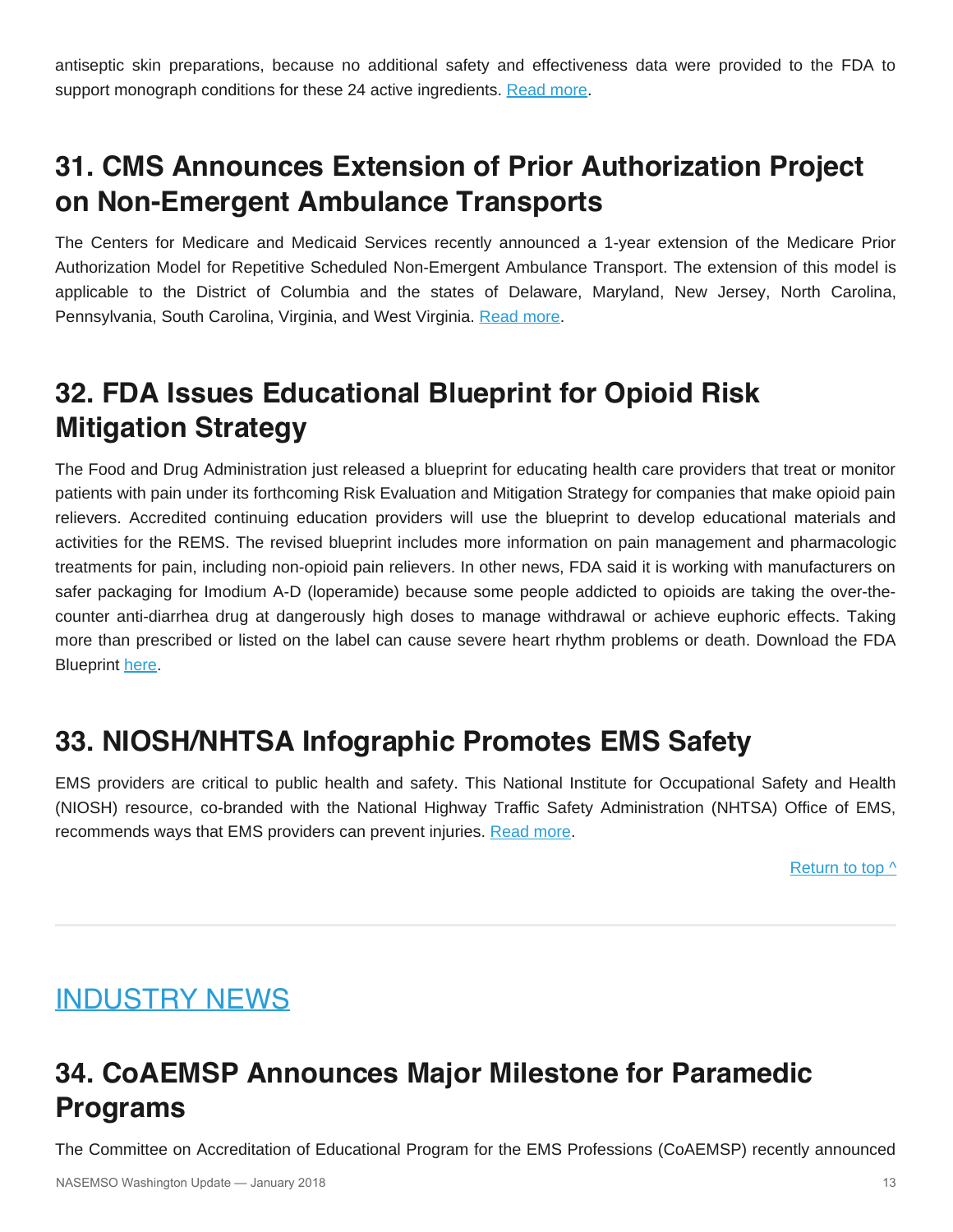a major milestone in the accreditation of Paramedic programs in its [newsletter](http://conta.cc/2GxUSxr). "…in December 2017, the last program director earned a Bachelor's degree, officially achieving the milestone that every Paramedic program in the United States has a program director with an earned Bachelors degree or higher."

According to the CoAEMSP, 54% of program directors have a bachelor's degree, 41% of program directors have a master's degree and 5% or program directors have earned a doctorate. This significant achievement shows tremendous progress in the EMS profession compared to other health professions. It is noted that there are 2 programs with Program Directors who have not earned a minimum of a Bachelors degree because they were grandfathered into the position when the new qualification went into effect in 2006 and are exempt as long as they continue to serve in that role with that sponsor. Congratulations to all involved!

### **35. NY Governor Signs "BSN in 10" Into Law**

The Institute of Medicine's Future of Nursing Report calls for 80% of RNs to hold bachelor's degrees by 2020, noting the need for higher education for RNs to take care of the higher complexity patients in the healthcare system. New York State has taken a step towards bringing this goal to fruition by passing a law that requires all new nurses to earn a BSN within 10 years of initial licensure. The provisions of the law do not apply to current RNs, as well as those currently enrolled or pending acceptance into a program preparing registered nurses effective Dec. 19, 2017. [Read more.](https://www.nurse.com/blog/2017/12/20/new-york-governor-signs-bsn-in-10-into-law-for-nurses/)

### **36. NAEMSP Launches EMS PAC at 2018 Annual Meeting**

With record membership and attendance at its annual meeting, the National Association of EMS Physicians has growing clout on the American medical scene, and its new political action committee aims to make the most of it by influencing lawmakers and candidates on issues of importance to EMS. The new PAC, announced at the recent NAEMSP show in San Diego, is "the only ethical mechanism by which we as an organization can speak directly" to those influencers, President Brent Myers, MD, told attendees. "It's our responsibility as professionals," he added. The tool will be used to advocate for patients, providers and communities. [Read more](http://www.naemsppac.com/).

[Return to top ^](#page-0-0)

### <span id="page-13-0"></span>INTERESTING ABSTRACTS

# **37. Early Percutaneous Coronary Intervention Offers Decreased Mortality in MI Patients**

In this cross-sectional analysis study of Medicare beneficiaries with acute myocardial infarction, reductions in mortality varied by hospital and were associated with diffusion of cost-effective care, such as early percutaneous coronary interventions, rather than overall spending. The study, "Association Between Medicare Expenditure Growth and Mortality Rates in Patients With Acute Myocardial Infarction A Comparison From 1999 Through 2014," is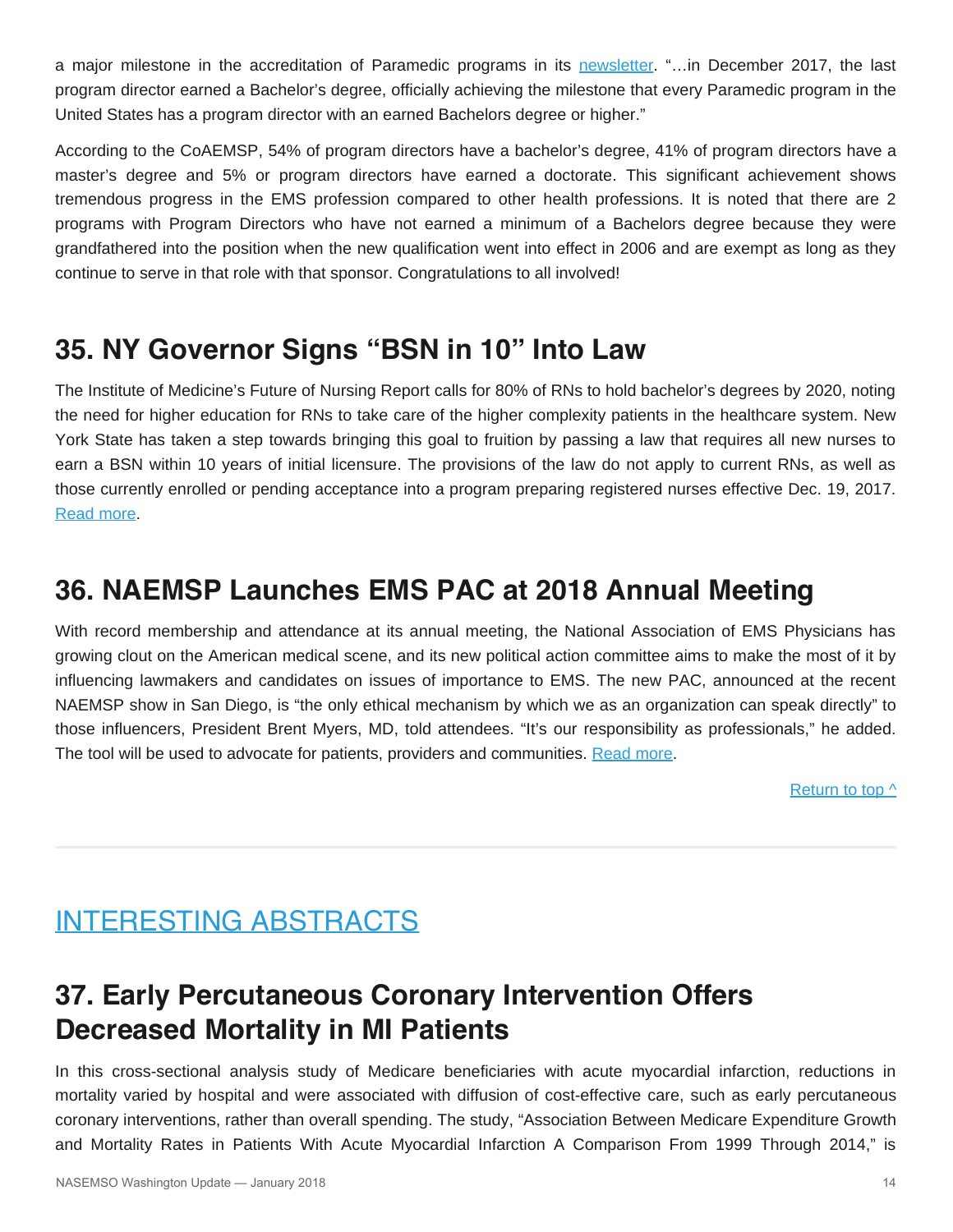### <span id="page-14-0"></span>UPCOMING EVENTS

*Send calendar events to [krobinson@asmii.net](mailto:krobinson@asmii.net?subject=Calendar%20Event%20for%20Washington%20Update)*

Please use these links to access monthly course schedules and registration info related to:

- [NAEMSE Instructor Course Level 1](http://naemse.org/?page=LVL1InstructorCourse)
- [NAEMSE Instructor Course Level 2](http://naemse.org/?page=LVL2InstructorCourse)
- [CAAHEP Accreditation Update & Evaluating Student Competency Workshops](http://naemse.org/?page=coaemsp)
- [NAEMSE/NREMT Regional Scenario Development Workshops](http://naemse.org/?page=nremt)

### **National Conferences and Special Meetings**

[EMS Today 2018](http://www.emstoday.com/index.html)

February 21-23, 2018 in Charlotte, NC

### [18th Annual Templeton Pediatric Trauma Symposium](https://chop.cloud-cme.com/aph.aspx?P=5&EID=571)

March 2-3, 2018 in Philadelphia, PA

### [EMS State of the Science 2018: Gathering of Eagles](http://gatheringofeagles.us/2018/2018information.htm)

March 2-3, 2018 in Dallas, TX

### [ACRP Insight Event: Airport Roles in Reducing Transmission of Communicable Dieases](https://projects.erg.com/conferences/acrp/register-acrp-insightevent.asp)

March 6-7, 2018 at the National Academies of Sciences in Washington, DC

### [American College of Surgeons](https://www.facs.org/) **COT Meeting**

March 6-10, 2018 in San Antonio, TX

### [Society of Trauma Nurses Annual Meeting](http://www.traumanurses.org/education/traumacon-2018)

March 21-23, 2018 in Portland, OR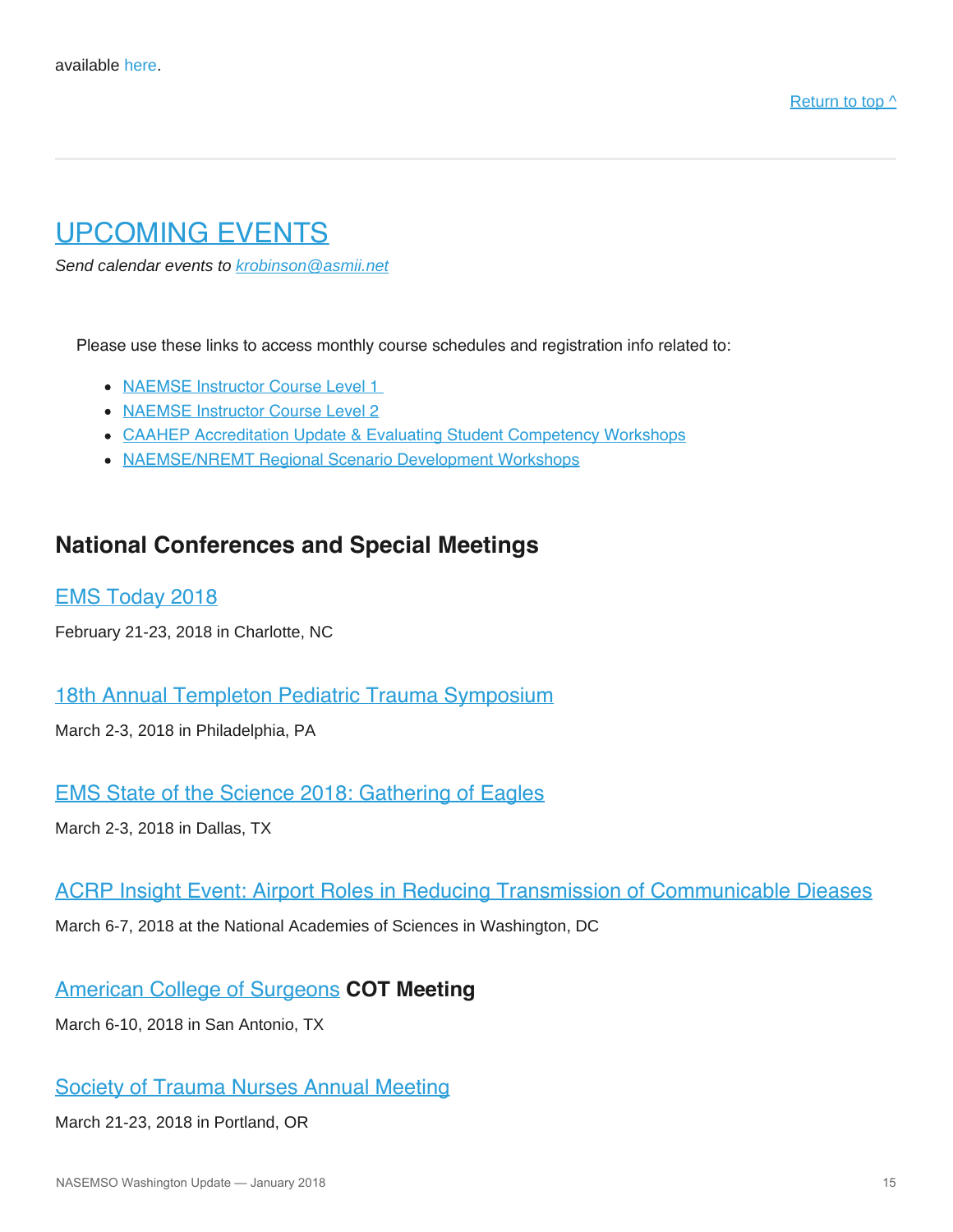[American Academy of Emergency Medicine Annual Meeting](http://www.aaem.org/)

April 7-11, 2018 in San Diego, CA

[Critical Care Transport Medicine Conference](http://www.iafccp.org/event/id/177507/Critical-Care-Transport-Medicine-Conference-CCTMC.htm)

April 9-11, 2018 in San Antonio, TX

### [FDIC International](http://www.fdic.com/index.html)

April 23-28, 2018 in Indianapolis, IN

[National Rural EMS and Care Conference](https://nosorh.org/calendar-events/ems/)

April 24-25, 2018 in Tucson, AZ

### **5th Annual EMS Medical Directors Conference**

April 27, 2018 Carmel, IN. For more info contact [indianatrauma@isdh.in.gov](mailto:indianatrauma@isdh.in.gov?subject=EMS%20Medical%20Directors%20Conference).

### [Society for Academic Emergency Medicine Annual Meeting](http://saem.org/annual-meeting)

May 15-18, 2018 in Indianapolis, IN

### **EMS Week**

May 20-26, 2018. Read more via **ACEP** and **NAEMT**.

[National Association of State EMS Officials Annual Meeting](https://www.nasemso.org/Meetings/Annual/2018/index.asp)

May 21-24, 2018 in Providence, RI

[Fire Rescue Med \(IAFC EMS Section Annual Meeting\)](https://www.iafc.org/events/event/2018/06/11/default-calendar/fire-rescue-med)

June 11-13, 2018, 2017 in Henderson, NV

### [NFPA Annual Conference](http://www.nfpa.org/Training-and-Events/By-type/Conferences/Conference)

June 11-14, 2018 in Las Vegas, NV

### [Pinnacle 2018](http://pinnacle-ems.com/)

July 23-27, 2018 in Phoenix, AZ

### [National Association of EMS Educators Annual Meeting](http://naemse.org/)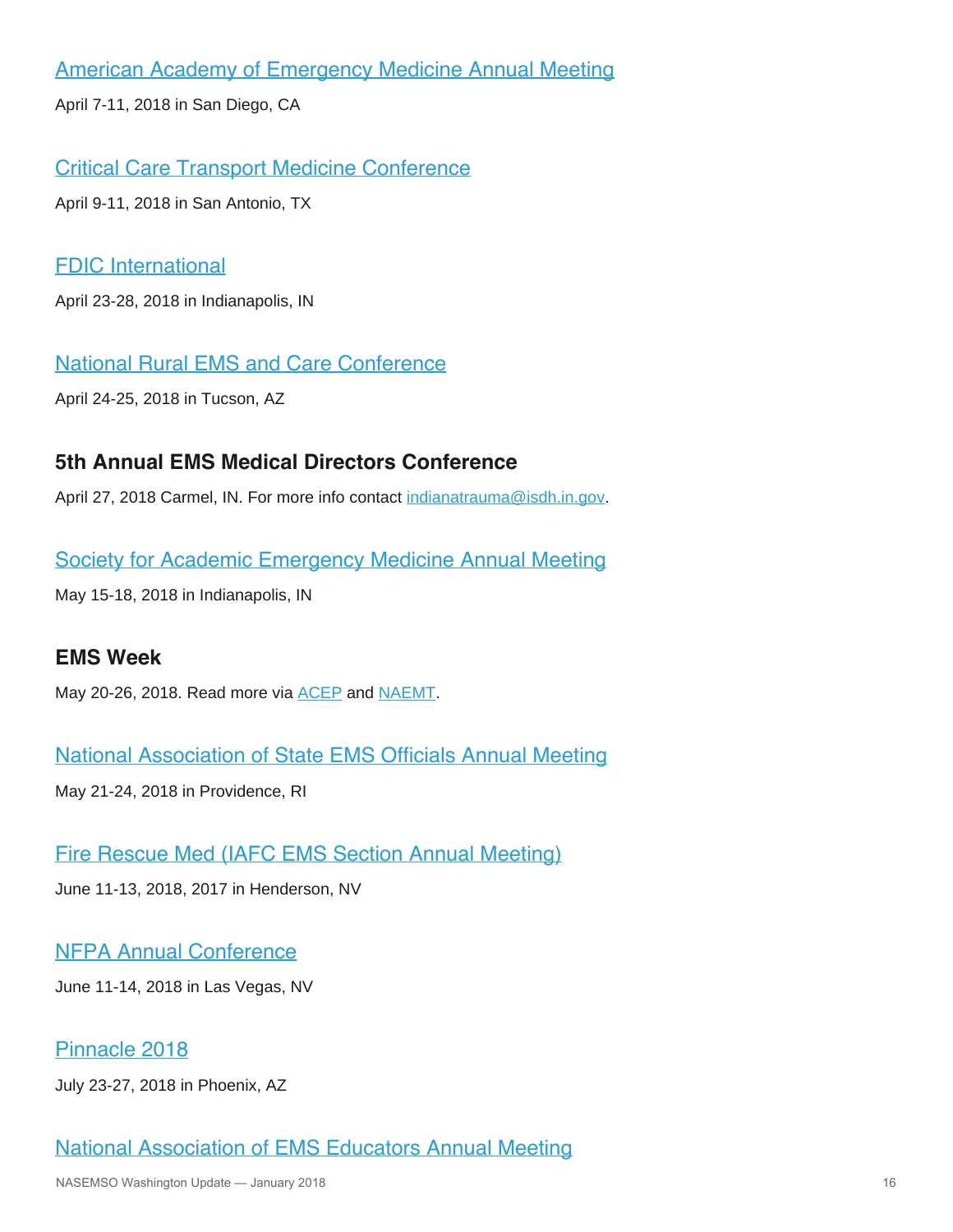[IAFC Annual Conference— Fire-Rescue International](http://events.iafc.org/micrositeFRIconf/)

August 8-11, 2018 in Dallas, TX

[National EMS Safety Summit](http://nationalemssafetysummit.org/)

August 20-23, 2018 in Denver, CO

[American Ambulance Association Annual Meeting](https://annual.ambulance.org/)

September 6-8, 2018 in Las Vegas, NV

[Emergency Nurses Association Annual Meeting](https://www.ena.org/)

September 26-29, 2018 in Pittsburgh, PA

[American College of Emergency Physicians Annual Meeting](https://www.acep.org/#sm.0001ljjb3ldd8ekwvvf1hv00y97ap)

October 1-4, 2018 in San Diego, CA

[American College of Surgeons Clinical Congress](https://www.facs.org/clincon2018)

October 21-25, 2018 in Boston, MA

[IAEM Annual Conference and EMEX 2018](http://www.iaem.com/)

October 21-24, 2018 in Grand Rapids, MI

[Air Medical Transport Conference](http://aams.org/education-meetings/)

October 22-24, 2018 in Phoenix, AZ

### [EMS World Expo 2018](http://www.emsworldexpo.com/)

October 29-Nov 2, 2018 in Nashville, TN

See more EMS Events on the [NASEMSO Calendar.](http://www.nasemso.org/Resources/Calendar/index.asp)

[Return to top ^](#page-0-0)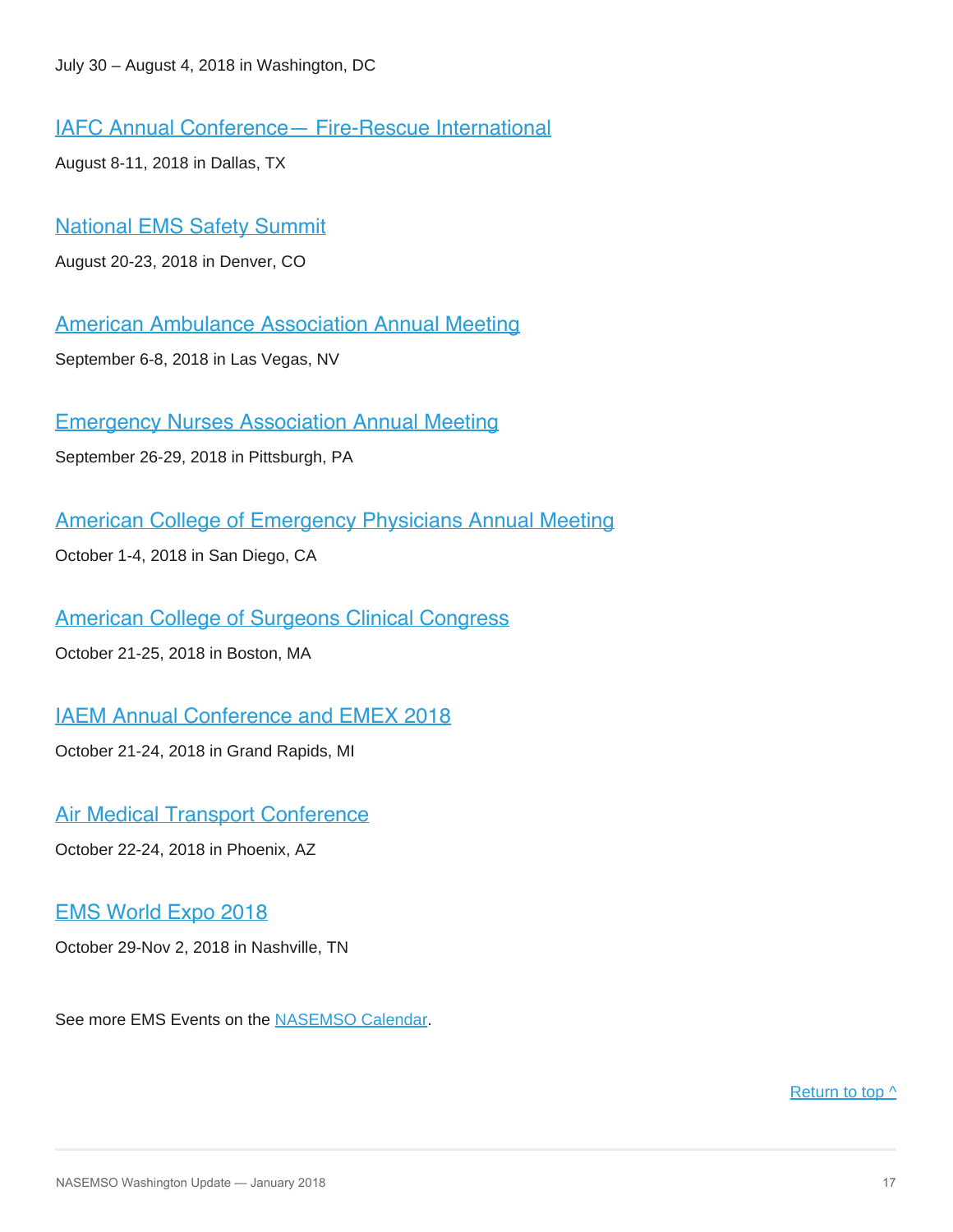



# **Your input to Washington Update is welcome and can be sent directly to our Editor:**

**Kathy Robinson, RN, EMT-P, QAS**

National Association of State EMS Officials 201 Park Washington Court Falls Church, VA 22046 Email: [robinson@nasemso.org](mailto:robinson@nasemso.org) Phone: 703.538.1799 Ext. 1894

### CONTACT NASEMSO STAFF

<span id="page-17-0"></span>**Elizabeth Armstrong, CAE, MAM** / Executive VP (703) 538-1799 ext. 8 [armstrong@nasemso.org](mailto:armstrong@nasemso.org)

**Dia Gainor** / Executive Director (703) 538-1799 ext. 7 [dia@nasemso.org](mailto:dia@nasemso.org)

**Sharon Kelly** / Executive Assistant (703) 538-1799 ext. 2 [kelly@nasemso.org](mailto:kelly@nasemso.org)

**Kathy Robinson** / Program Manager (703) 538-1799 ext. 1894 [robinson@nasemso.org](mailto:robinson@nasemso.org)

**Kevin McGinnis** / Program Manager (571) 749-7217 [mcginnis@nasemso.org](mailto:mcginnis@nasemso.org)

**Leslee Stein-Spencer** / Program Manager [stein-spencer@nasemso.org](mailto:stein-spencer@nasemso.org)

**Mary Hedges** / Program Manager [hedges@nasemso.org](mailto:hedges@nasemso.org)

**Rachael Alter** / Program Manager [alter@nasemso.org](mailto:alter@nasemso.org)

**Sue Prentiss** / Program Manager [prentiss@emsreplica.org](mailto:prentiss@emsreplica.org)

**Joe Ferrell** / Program Manager [joe@nasemso.org](mailto:joe@nasemso.org)

**Karen Thompson** / Website Manager [thompson@nasemso.org](mailto:thompson@nasemso.org)

**Zoe Renfro** / Project Coordinator [zoe@nasemso.org](mailto:zoe@nasemso.org)